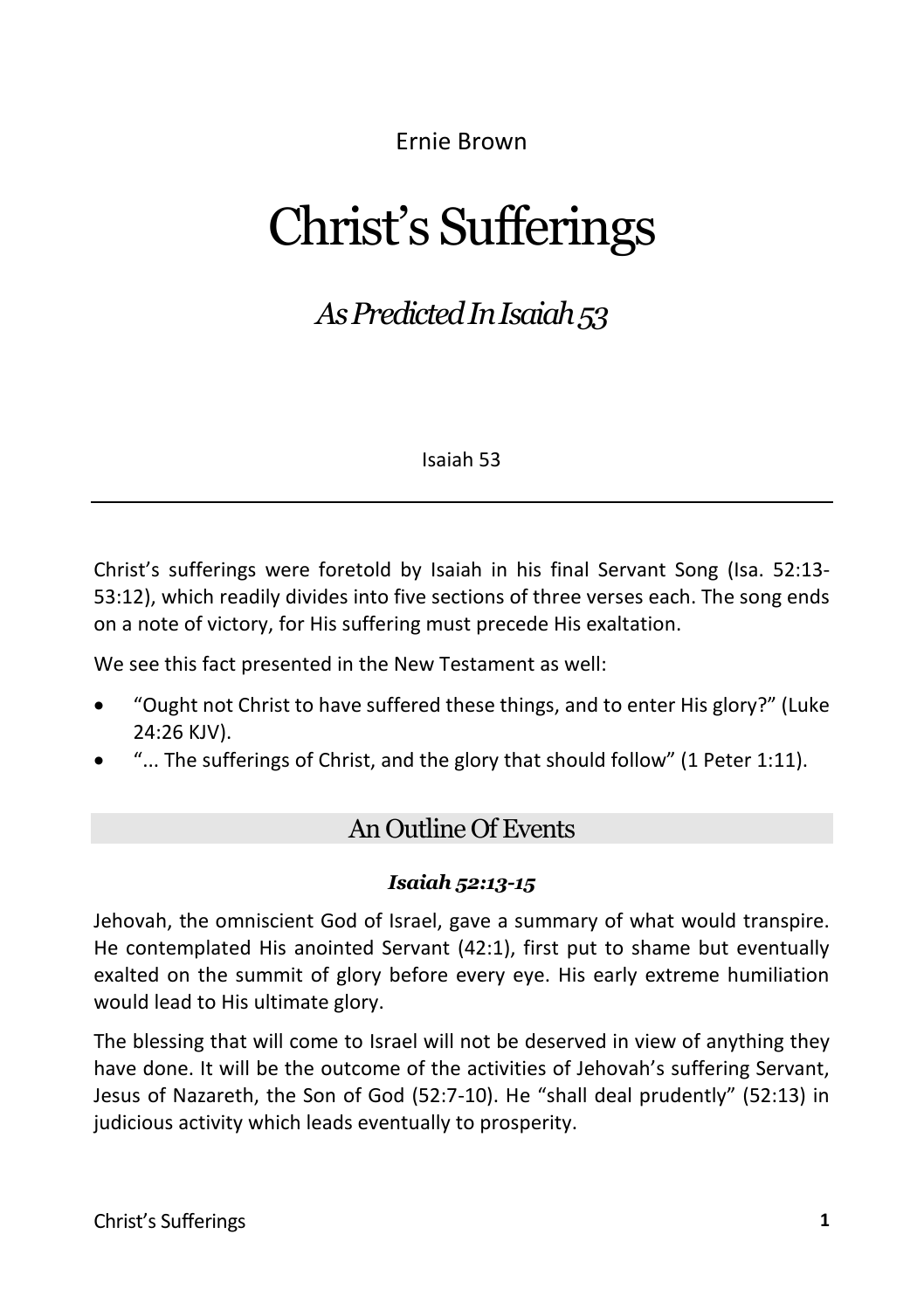When He presented Himself to Israel, they gave their answer to Him: We don't want Him! Totally rejected, He was terribly abused by the nation He came to save. The overall agony of His sufferings was so intense that onlookers were absolutely appalled at His very appearance. He was barely recognizable as a man at all (v. 14).

Then, after His cruel death, God made plain Christ's value (v. 13):

- From the tomb, "He shall be exalted" in resurrection.
- Then, "He shall be extolled" in ascension.
- After that, He shall be made "very high" in heavenly glory at the right hand of God.

Many were astonished, dismayed, even shocked at His extreme humiliation on the cross. Throngs will be equally startled – absolutely astounded – at His glory and majesty when, at His public appearing, they see Him "high and lifted up" (v. 13 ESV). We are assured at the very outset that Jehovah's Servant would not fail. He would succeed, accomplishing the will of God.

## The Future Godly Remnant Defines Israel's Position Nationally

#### **Isaiah 53:1-3**

This prophecy was given in about the 8th century BC. It describes the reaction and response of Israel's godly remnant when Messiah will appear "with power and great glory" (Matt. 24:30). Then they will look back to assess how their people treated Him when He lived here on earth. They will pass their own judgment about what their nation did to Him and said to and about Him. In about 30 AD, the nation decisively rejected and crucified Him. The remnant will trace the past guilty blindness of Israel and its total misjudgment of His life and death. Who will believe the true report of the remnant? Even then, very few!

"He shall grow up before [His God]" (Isa. 53:2 KJV) describes His early life and development: "The Child grew, and waxed strong in spirit, filled with wisdom; and the grace of God was upon Him ... And Jesus increased in wisdom and stature, and in favor with God and man" (Luke 2:40, 52). He was like a tender plant sprouting up from the root of the tree, growing alongside it but distinct from it – having a life of its own, not dependent on the main part of the tree for anything!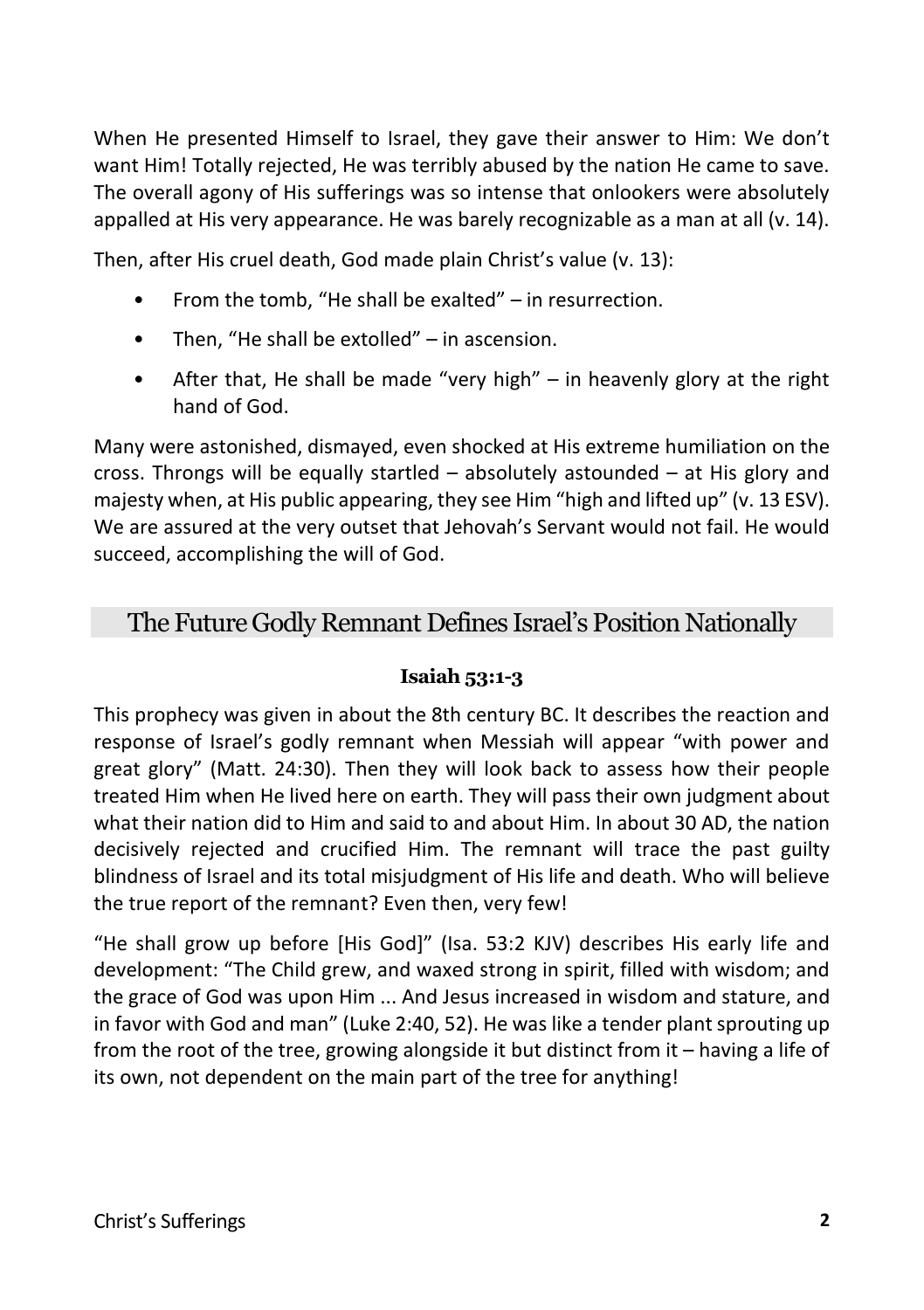"Out of a dry ground" (Isa. 53:2) is a picture of spiritually barren, spiritually lifeless Israel. No wonder they saw "no form nor lordliness" (v. 2 JND) in Him! They said, "There is no beauty that we should desire Him" (v. 2 KJV). To them, He was no Saul (1 Sam. 9:1-2; 10:23-24) or Absalom (2 Sam. 15:1-13). He displayed no brilliant, external splendor. There was no "outward show" (Luke 17:20 margin) in Him or His kingdom at that time. There was indeed full, moral, inward perfection in Him. However, they could not see it! Significantly, "He is despised and rejected" (Isa. 53:3). Not only *was* but *"is"* remains the general attitude of the Jews to their longpromised Messiah. He is, still, in their eyes, "a Man of sorrows" (v. 3). Men much prefer an impressive leader.

Jesus Christ was fully "acquainted with grief" (v. 3) by personal experience. Israel nationally and the world at large still do not want to know a Messiah, a Savior, like Him. They hid their "faces from Him" (v. 3), deliberately turned away – a very definite act of refusal and rejection.

## The Remnant Speaks Of Messiah As Their Substitute

#### *Isaiah 53:4-6*

During His life and ministry on earth the Lord Jesus relieved many afflictions, healed diseases, gave sight to the blind and even raised the dead. But for Him it was not just a question of performing physical miracles. First, He endured in His spirit what He then dismissed with His power. He bore grief and sickness sympathetically. He carried their sorrows as a burden: "Jesus wept" (John 11:35). Virtue and health flowed out of Him, and He was conscious of it. Luke 8:45 records His sensitivity: "Who touched Me?" He asked when the woman touched the hem of His garment. He knew, of course, but He wanted her to testify to her trust in Him.

The final answer of those He came to serve was to roughly abuse His *body*. They thought Him an impostor whom God was smiting in His *soul* because He thoroughly deserved it. He was afflicted, browbeaten and intellectually intimidated in His *spirit* before they actually nailed Him to the cross. Even then, of the six hours on the cross, only the last three involved suffering from God.

Isaiah 53:5-6 presents the heart of His sufferings. Verse 5 relates to His death for our sins, His work of atonement. The various terms give graphic descriptions of the different aspects of the Lord's sufferings. He was "wounded" (v. 5), His *body* pierced through by cruel, wicked men. He was "bruised" (v. 5) by men at the behest, or command, of Satan, as prophesied in Genesis 3:15.\*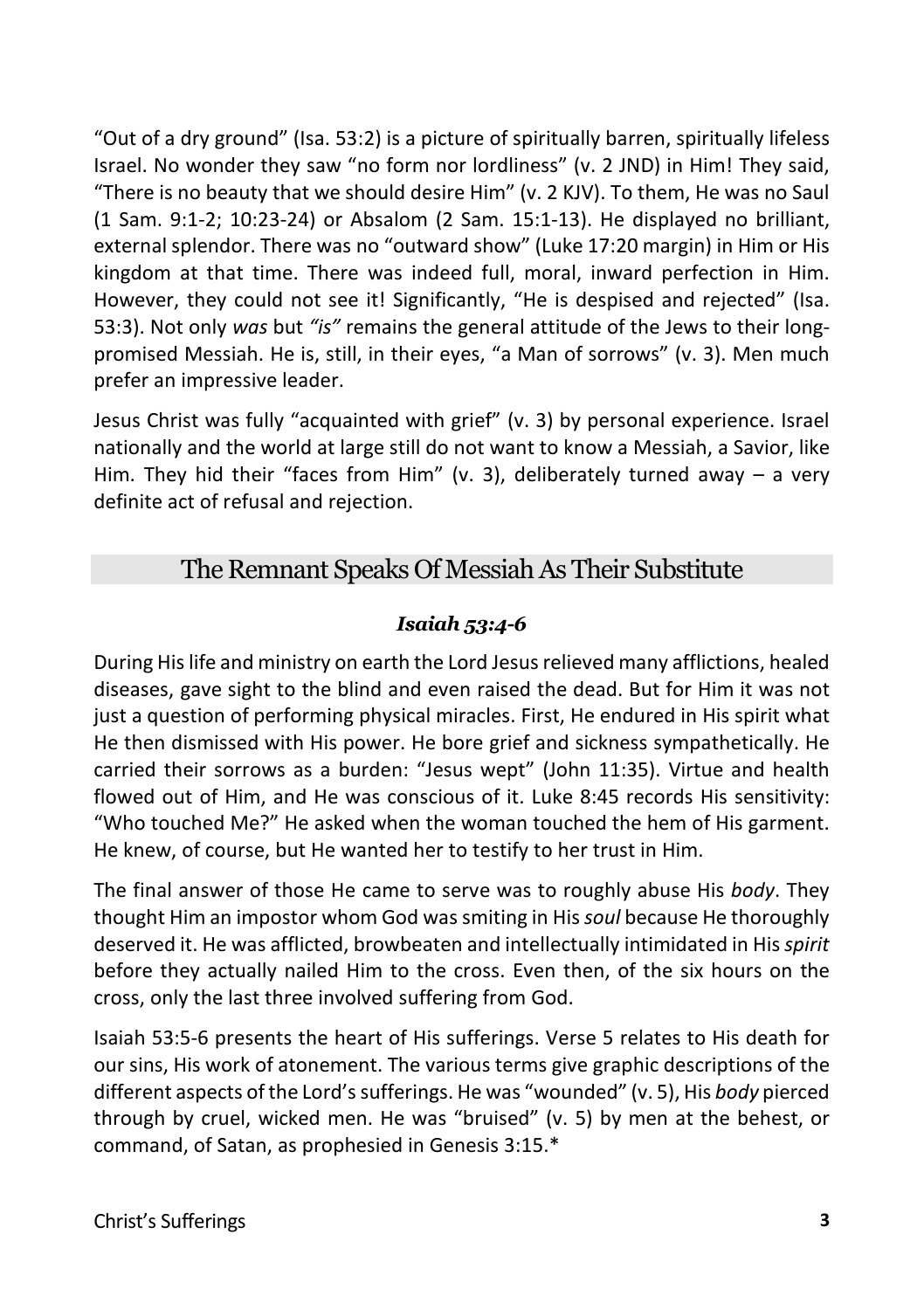"The chastisement of our peace was upon Him" (Isa. 53:5) is the very basis of our spiritual peace. He accepted the punishment that we deserved for our sins, causing Him to suffer in His *spirit*. "With His stripes we are healed" (v. 5) – made thoroughly whole spiritually in the sight of God. If ever we were to be brought into the peace of God, Jehovah's suffering Servant must endure all this. Man's worst and God's best were both revealed at the cross, yet only an act of God could bring in salvation. "Him, being delivered by the determinate counsel and foreknowledge of God, ye have taken, and by wicked hands have crucified and slain" (Acts 2:23).

Isaiah 53:6 emphasizes our responsibility in this:

- "All" without exception!
- "We" this is a universal situation!
- "Every one" each individual!
- "His own way" complete, self-centered independence!

Sin has had that same effect on the whole human race. But how gracious God is! "The LORD hath laid on Him the iniquity of us all."

## Jehovah Delights In His Suffering Servant Son

#### **Isaiah 53:7-9**

Verse 7 says,

- "He was oppressed" in His *soul*.
- "He was afflicted" in His *spirit*.
- "He opened not His mouth," a member of His *body* before the chief priests and elders and before Pilate (Matt. 27:12-14). "When He was reviled, [He] reviled not again; when He suffered, He threatened not" (1 Peter 2:23).

How precious! He was content to wait for God to justify Him. He used neither violence in His actions nor corruption in what He thought and said. His mouth, a member of His *body*, gave expression to the thoughts of His *spirit* and the feelings of His *soul*.

"He was taken from prison and from judgment" (Isa. 53:8). The Lord was deprived of common justice, for the alleged trial went against all the legal rules of the time. The whole procedure was riddled with sheer corruption. It amounted to judicial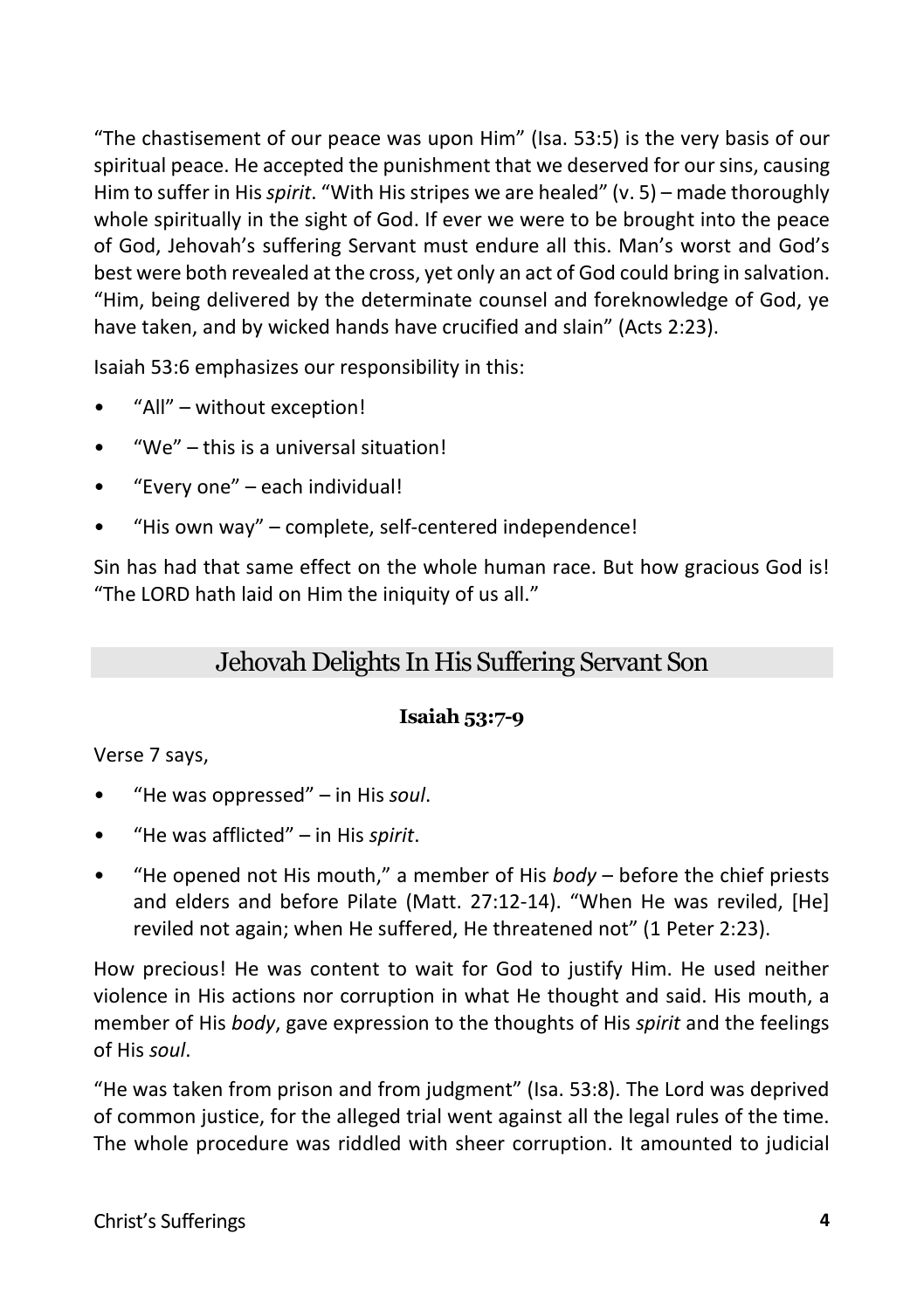murder. Because He was violently cut off, the question is asked, "Who shall declare His generation?" (v. 8). Verse 10 provides God's answer.

They "made His grave with the wicked" (v. 9). He would have been buried in a garden to the north of Jerusalem, in a cliff face, on top of the hill Golgotha, a cemetery reserved for common criminals. But God intervened. Instead, He was "with the rich in His death" (v. 9). "Rich one" (singular) refers to Joseph of Arimathea, who is mentioned with honor in all four Gospels. "Deaths" (plural, margin) is expressive of extreme intensity of suffering, bearing sin under the judgment of God.

## The Response Of The Godly Remnant

#### **Isaiah 53:10-12**

"It pleased the LORD to bruise Him" (v. 10) is the realization of the godly remnant. Messiah was crushed, beaten and oppressed under the heavy burden of the wrath of God. He suffered this in His soul when it was made a trespass offering (JND footnote). All was for the accomplishment of the will of God. Jehovah derived satisfaction, indeed joy, not from the suffering inflicted on the Messiah but from the total devotion of His suffering Servant-Son and the results flowing from it (see Heb. 10:7-10).

God is pleased to give an appropriate answer to His devoted Servant: "He shall see His seed" (Isa. 53:10) – fruit from His mighty work. This includes Christians at the present time, Israel later, then the saved among the Gentiles, but ultimately the cleansed universe!

"He shall prolong His days" (v.10) – the life of the Victim continues! What a contrast, for in all other cases of murder the life of the victim is shortened! "I am alive for evermore, Amen" (Rev. 1:18). Similarly, He pleads in Psalm 102:24, "Take Me not away in the midst of My days." The immediate reply is, "Thy years shall have no end" (v. 27).

God will give Him "a portion with the great" (Isa. 53:12; see Phil. 2:9-11) because He voluntarily "poured out His soul unto death" (Isa. 53:12). He chose to do it. In this life the innocent may suffer for the guilty, but not willingly. This was an intelligent decision (John 10:17), an act of His personal *spirit*. He felt it keenly, in His *soul*. "Unto death" involved His *body*. He bore the weight of sin.